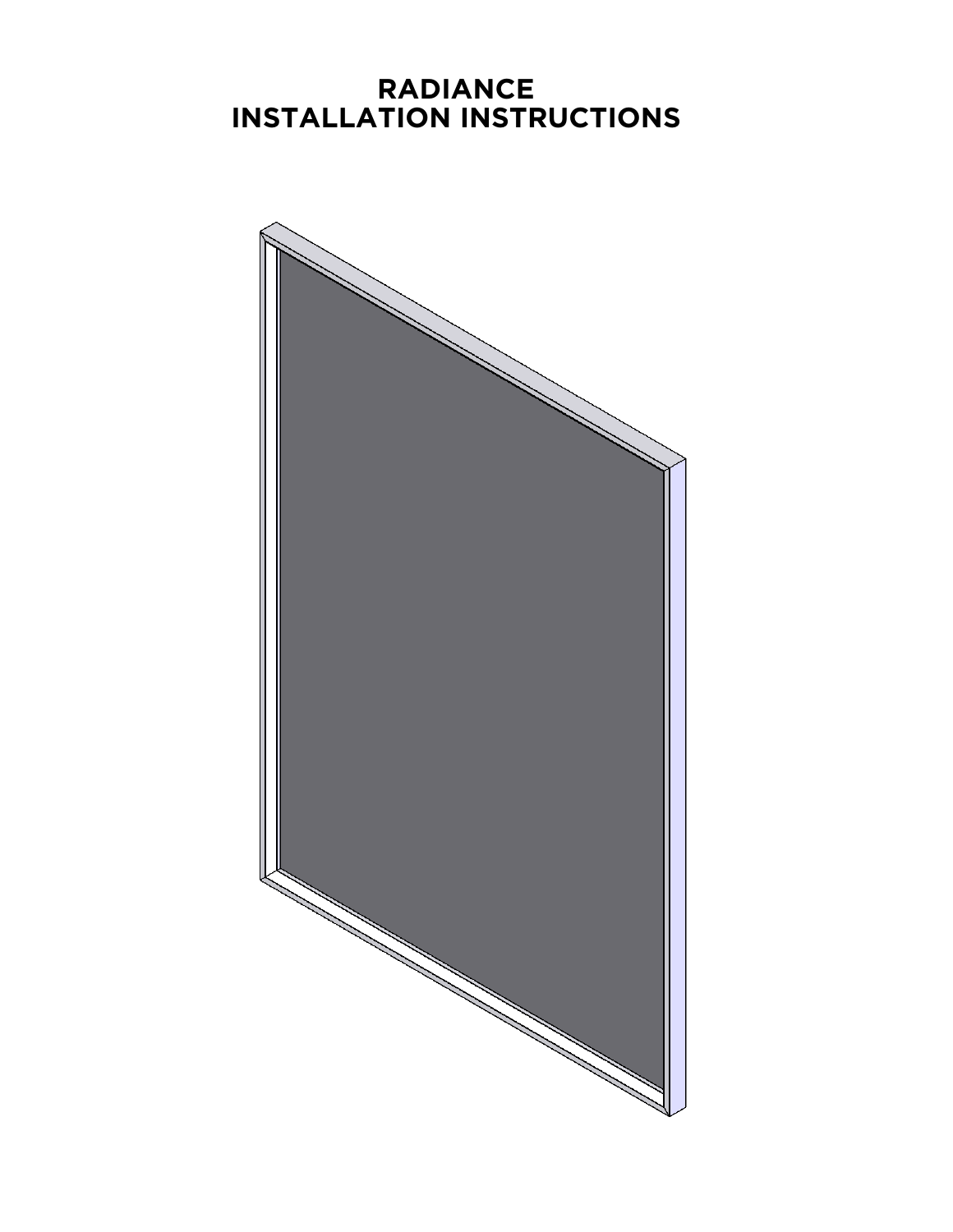# **IMPORTANT SAFETY INSTRUCTIONS**

Product must be installed by a qualified technician. Read these installation instructions. Keep these instructions for future use. Follow all instructions. Install in accordance with manufacturer's instructions.

FAILURE TO FOLLOW INSTRUCTIONS COULD RESULT IN DEATH OR SERIOUS INJURY.

FAILURE TO FOLLOW INSTRUCTIONS VOIDS WARRANTY.

This luminaire must be mounted or supported independently of an outlet box. Make sure electrical connections are wired correctly. Power and neutral wires must be connected to the luminaire disconnect. Insert the power wire into the black colored insert and the neutral wire into the white colored insert. Insert green ground wire into green connector. The ground must be connected. Do not defeat the safety purpose of the grounding wire inside the chassis. The chassis must be grounded to avoid possible electrical shock.

CAUTION READ ALL INSTRUCTIONS PRIOR TO INSTALLATION

WARNING: TO PREVENT INJURY, THE MIRROR MUST BE INSTALLED IN ACCORDANCE WITH THE MANUFACTURER'S INSTRUCTIONS

CAUTION: THE ONLY USER SERVICEABLE PARTS INSIDE ARE THE LAMPS. OTHER COMPONENTS MUST BE SERVICED BY QUALIFIED ELECTRICIANS. LUMINAIRE DISCONNECT MUST BE DISCONNECTED PRIOR TO COMPONENT SERVICING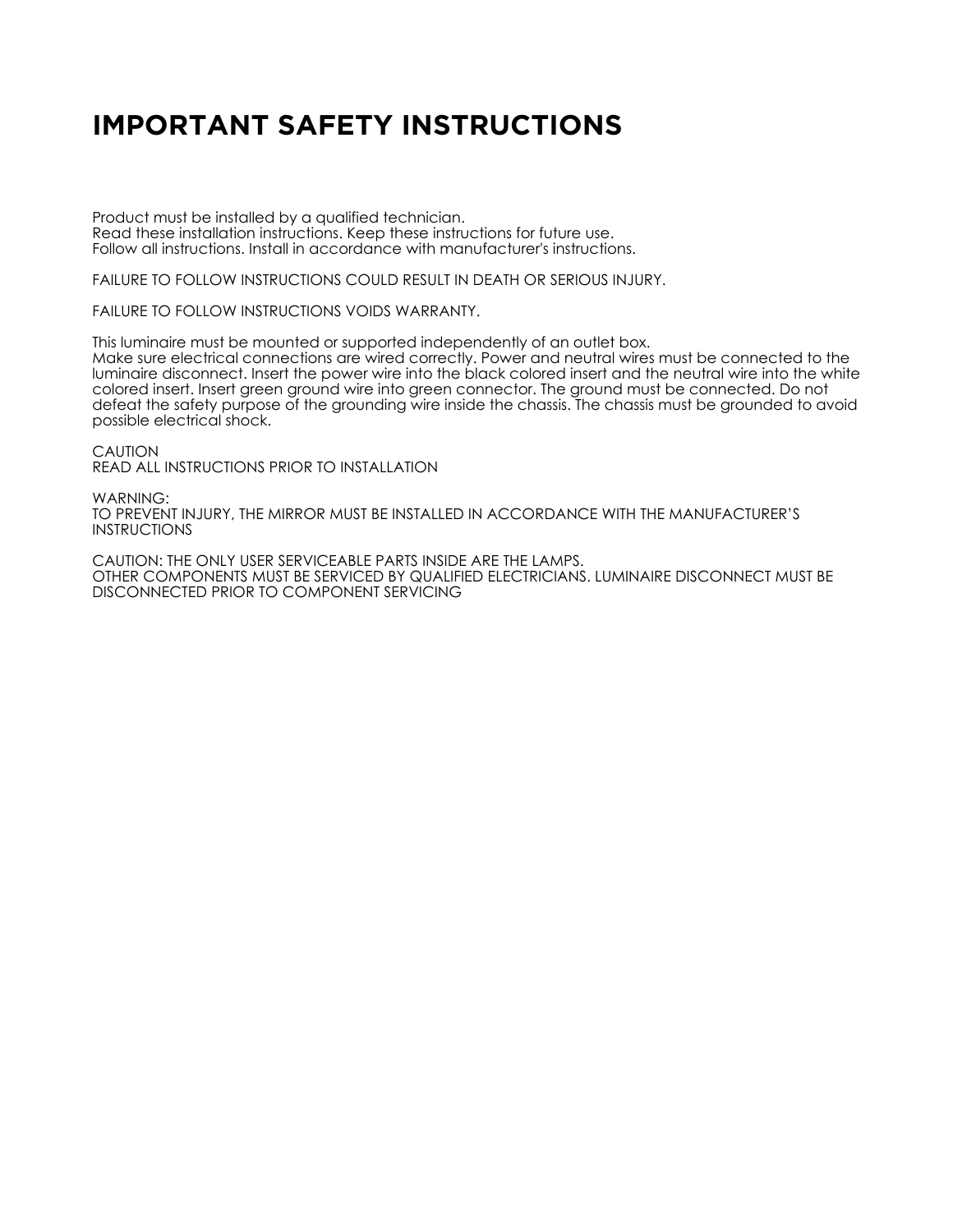MARK TOP EDGE OF MIRROR AND CENTERLINE OF MIRROR ON WALL. MOUNT HANGING CLEAT IN LOCATION SHOW IN IMAGE 1.



IMAGE 1

### 2. PREPARE WALL OPENING

DRIVER ENCLOSURE BOX MUST BE MOUNTED TO A WALL STUD. CUT OPENING IN WALL TO SIZE INDICATED IN IMAGE 1. THE LOCATION OF THE OPENING SHOULD BE CENTERED ON THE HEIGHT OF THE MIRROR AND LOCATED ADJACENT TO WALL STUD NEAREST TO THE CENTERLINE OF MIRROR. ENCLOSURE MAY BE MOUNTED TO STUD FROM EITHER SIDE OF BOX.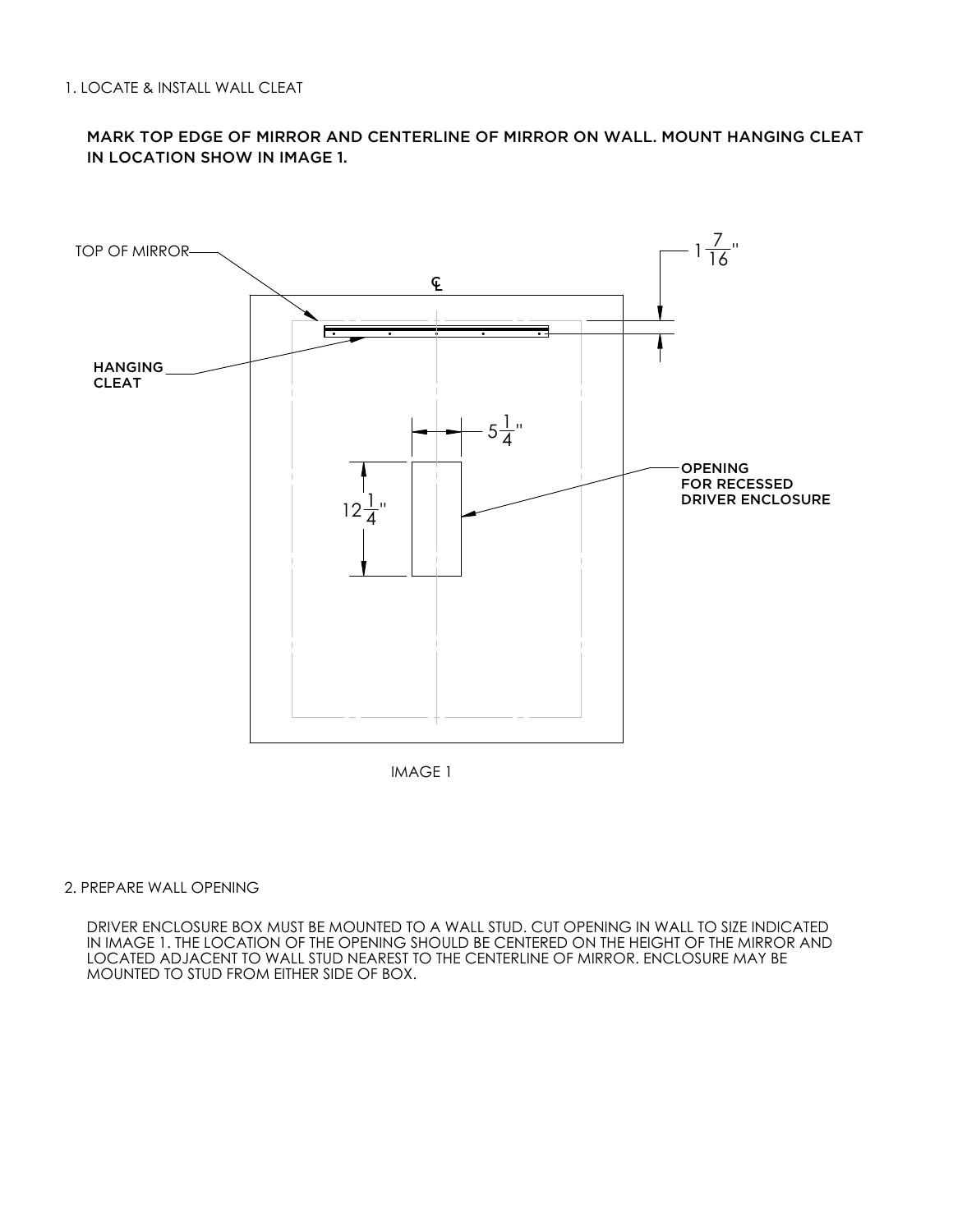3. MAKE ELECTRCIAL CONNECTION.

ENSURE POWER IS TURNED OFF AT CIRCUIT BREAKER BEFORE WIRING. BRING MC CABLE WITH HOT, NEUTRAL, AND GROUND WIRE INTO ENCLOSURE THROUGH LOWER KNOCKOUT. BRING 0-10 V DIMMING WIRES THROUGH UPPER KNOCKOUT. INSERT STRIPPED WIRES INTO CORRESPONDING DISCONNECTS INSIDE ENCLOSURE. MATCH INCOMING WIRE COLORS TO COLORED WIRES INSIDE ENCLOSURE.



4. MOUNT ENCLOSURE TO WALL STUD

AFTER ELECTRICAL CONNECTIONS HAVE BEEN MADE, INSERT BOX INTO WALL AND HOLD FLUSH AGAINST STUD. FRONT EDGE OF ENCLOSURE SHOULD PROTRUDE 5/16" FROM SURFACE OF WALL. MOUNT ENCLOSURE TO STUD WITH 3X #8 X 3/4" SCREWS PROVIDED.

5. INSTALL COVER ON ENCLOSURE

CONNECT LIGHTING CABLE CONNECTORS ON INSIDE OF COVER TO MATING CONNECTORS INSIDE ENCLOSURE. PLACE COVER OVER ENCLOSURE. SECURE WITH 2X #8-32 X 1/2" SCREWS PROVIDED.